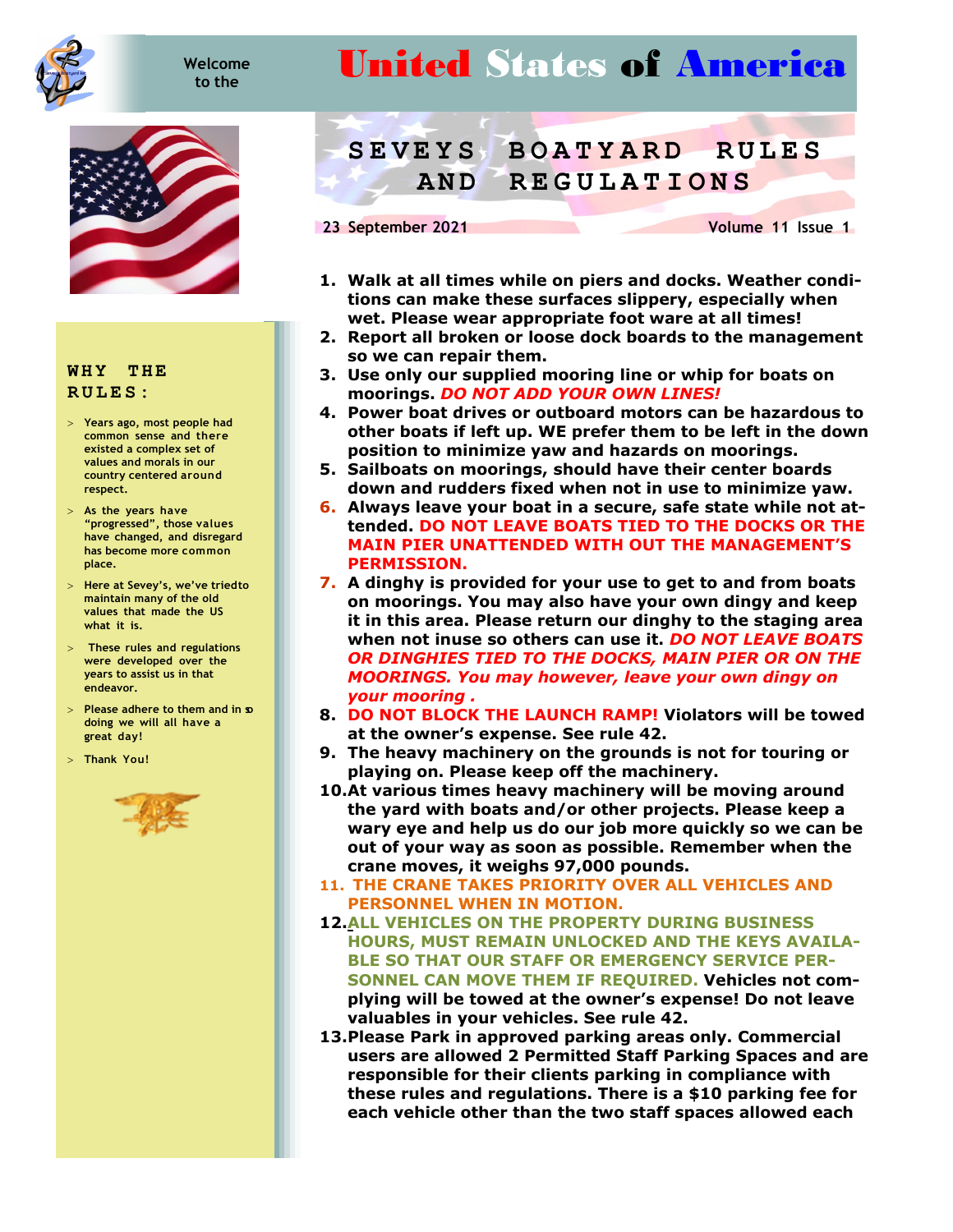**commercial customers. Lift rental and space rental customers are each allowed 2 vehicles. All other vehicles must pay the \$10 parking fee. Seasonal passes are available by contacting the office at (315)496-2092 or email to seveysboatyard@gmail.com .** 

- **14.The Launch Ramp Usage Fee is \$20 for power boats or jet skis and \$10 for nonpowered boats. All vehicle & trailer combinations must be broken down and parallel parked. DO NOT PARK YOUR VEHICLE WITH THE TRAILER CONNECTED! Vehicles not complying will be towed at the owner's expense! No grace period is provided. Once towed you are the mercy of the towing company.**
- **15.Please Park neatly, as our space is limited, so that we may accommodate the greatest number of customers. Violators will be towed at the owner's expense. Once impounded, you are at the mercy of the contracted towing service. Help us keep the ramp open for all to use.**
- **16. Appropriate footwear must be always worn. NO BARE FEET. This is a boatyardand there are things on the grounds you don't want in your feet. The lake also has**  *ZEBRA MUSSCLES* **which are very brittle and sharp. Inappropriate foot ware in the water may leave you with cut feet. Wear protective footwear at all times.**
- **17.Recycling is in effect. We are a "haul in haul out" facility. Trash, Garbage and Recyclables can be disposed of at our TRANSFER STATION on Fire Lane 13. This is located at the first left turn off Glen Cove Road when you are leaving Sevey's Boatyard. The large roll-off is for scrap metals only. The 3 dumpsters next to the drop-off hut are for garbage only. The 2 dumpsters located next to the camper dump station are for recyclables only. Thank you for being environmentally conscious!**
- **18.GLASS Beverage CONTAINERS are ALLOWED on the DOCKS and GROUNDS, but must be carefully monitored and disposed of properly at all times.**
- **19.If your boat is left here, whether in a hoist, on a mooring, on a trailer or in the yard, please ensure the management has a set of keys to it. This includes the padlock on your trailer! This is imperative if we are to save your boat in the event of a natural disaster or emergency.**
- **20.Keep your boat covered when not in use. The management will not be responsible for boats damaged or drowned by storms or natural events or normal everyday weather.**
- **21. Please report all suspicious activity to the management as soon as possible. We thank you for your diligence.**
- **22.ALL DOGS MUST BE UNDER POSITIVE CONTROL AT ALL TIMES. DO NOT LEAVE YOUR PET TO HIS OR HER OWN DEVICES. PLEASE CLEAN UP AFTER YOUR PET AS NECESSARY.**
- **23.THIS IS A SMOKE FREE FACILITY. POSITIVELY NO SMOKING ON THE MAIN DOCK, IN THE SHOP OR STORE AREAS, IN THE RESTROOMS, WHERE FLAMABLE MATERIALS ARE PRESENT OR ANYWHERE ON THE GROUNDS.**
- **24.The restrooms are for your convenience and comfort! Please respect their use by not abusing them. Report outages or problems to the management as soon as possible.**
- **25. Please sign in and post your vehicle and boat ID as well as your daily float plan. There are envelopes at this station for this purpose and for fee collection. This will help us, law enforcement and emergency service personnel in locating you in the event of an emergency. Be sure to include your communications channel monitored, cell phone number and where you will be operating. The lake is now well covered by VERIZON WIRELESS ONLY.**
- **26.ALL BOATS AND VEHICLES ON THE PROPERTY MUST DISPLAY A CURRENT VALID REGISTRATION AS REQUIRED UNDER the HOMELAND SECURITY ACT OF 2002. Violators will be reported to the proper authority using the 3-strike rule.**
- **27.Swimming, snorkeling, scuba diving and the use of the piers, docks, and hoists assumes the inherent risk is understood by the user. Children are not to be left unattended at any time. Always follow the appropriate rules for your sport.**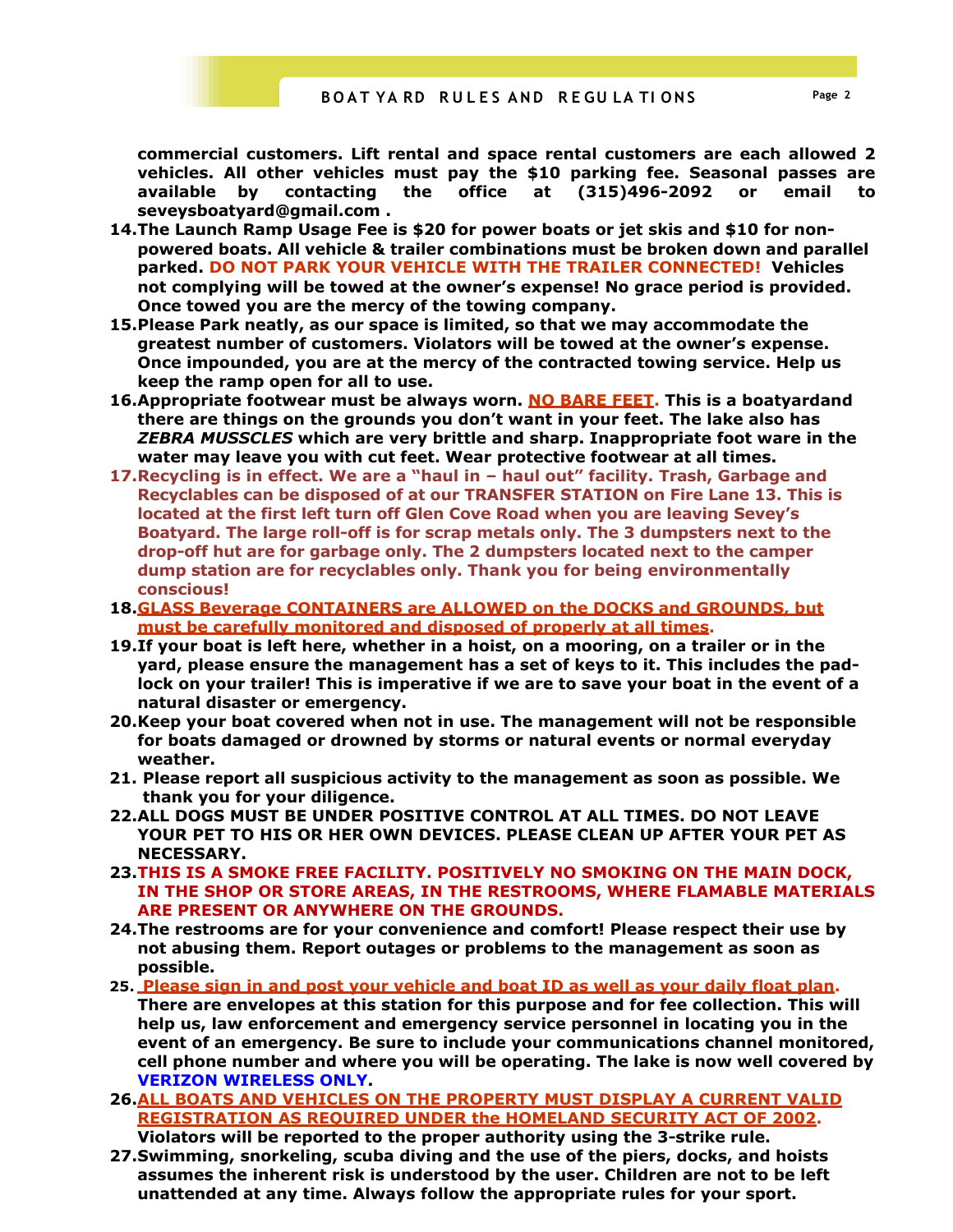- **28.Skaneateles Lake is a New York State Water Body. It is patrolled by the New York State Park Police, United States Coast Guard Auxiliary, the Cayuga County Sheriff's Department, the Cortland County Sheriff's Department, the Onondaga County Sheriff's Department, the New York State Police and the NYS Department of Environmental Conservation. On certain occasions, we are under the jurisdiction of Federal Authorities and the USCG as well. Be sure to abide by the appropriate navigation rules and have your boat properly equipped. You must also always carry appropriate documentation while afloat. Starting in 2020, the operator must carry a valid NYS Enhanced Driver's License. Also, starting in 2021 you must have the appropriate safety lanyard and kill switch attached to the operator if your vessel is so equipped. Out of state boaters need to check with their respective state for proper identification requirements. Sevey's provides a store to fill all your boating needs. If you don't see an item, please ask. We value your patronage and support. We also have current NYS Rules Books available at no charge. Be courteous and operator smart. We can also assist you with documentation when required. Enjoy and have a safe day!**
- **29.BOATS EQUIPPED WITH BUILT IN FUEL TANKS, MUST BE REFUELED ON THE MAIN DOCK.**
- **30.IF YOUR BOAT IS EQUIPPED WITH A PORTABLE TANK, THE PORTABLE TANK MAY BE REMOVED FROM YOUR VESSEL OR BOAT and THEN TAKEN OFF SITE TO FILL, or YOU MAY REFILL IT IN THE MAIN DOCK AREA ON THE GROUND.**
- **31. POSITIVELY, ABSOLUTLY NO FUEL TRANSFER BY NON-MARINA PERSONNEL ON THE CUSTOMER DOCKS IS ALLOWED AT ANY TIME.**
- **32.DIVERS MUST HAVE A DIVER'S FLAG OR OTHER APPROVED DIVERS' DOWN INDICATOR AT ALL TIMES. NO TOLLORANCE FOR NOT HAVING ONE. Divers using mixed gasses containing oxygen, beware! When diving off the main dock, near other boats, in the anchorage area, flammable liquids may be present on the water's surface or in the vicinity of your activities. Please follow appropriate procedures while using or handling oxygen or other thermal oxidizers or accelerants! Thank you!**
- **33.Weather updates and other information may be found here on our weather display in the Bethel building.**
- **34.The ramp fee is \$10 per vehicle per day for parking and \$20 for Launch Ramp Use per power boat, per day. You can get a seasonal parking pass by contacting the office or email to seveysboatyard@gmail.com . Please see rule 25 and fill out an envelope available at this station, enclose your funds and place the envelope in the drop box at this station. Seasonal Pass and Use customers, be sure to display your pass in the windshield area of your vehicle along with your daily float plan.**
- **35.Fisherman must always comply with all state and federal fishing and boating regulations. You must present or display proper placarding where required and surrender your license for inspection upon demand by proper authorities.**
- **36.Under the law, fishermen are responsible for all damages caused by lost or fouled fishing gear. Ensure you retrieve your equipment if possible or notify management if you cannot.**
- **37.Fishing from the docks or in the anchorage area at any time is PROHIBBETED. Contrary to popular belief, you cannot fish in an anchorage or anywhere your activity poses an operational or health risk to others.**
- **38.Trolling through the anchorage at any time is PROHIBITED. An anchorage is loaded with snags and hazards. Rules 36, 37 & 38 apply.**
- 39. **Our facility and the launch ramp are private property. We have extended the use of these areas for reasonable fees to the public. We feel that the fees imposed are a small price to pay for access to Skaneateles Lake. Refusing to pay or not paying for usage of our facilities constitutes a "theft of services". Violators can face**